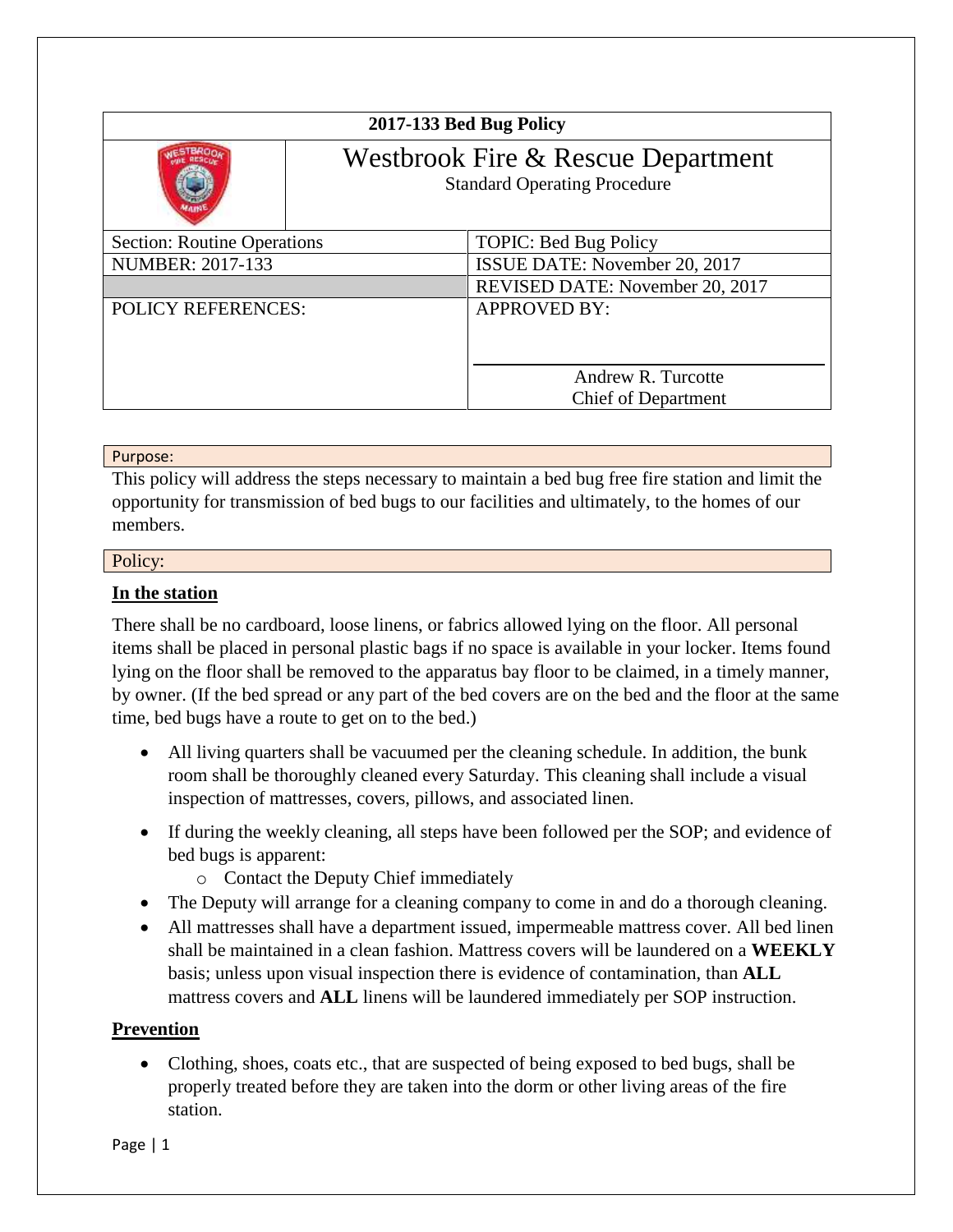- If bed bugs are found in the fire station, the following procedure shall apply. The fire station living quarters shall be immediately cleaned by the following steps:
	- o Floors swept and mopped or vacuumed.
	- o All bedding, sheets, pillow cases, and comforters shall be dried immediately. Drying will last 20 minutes on the highest heat setting possible. Items will then be washed and dried a second time for at least 20 minutes at the highest heat setting possible.
	- o Walls and baseboards shall be "wiped down" with Cavicide disinfectant cleaner.
	- o Personal linen shall be placed in dryer on high heat for at least 20 minutes and then should be washed and dried.
	- o Company Officers shall notify a Chief Officer immediately who shall assure that all department members are informed of the situation via their assigned officer.

# **When Delivering Service to the Public**

- When responding to a known location with bed bugs or a location where a high level of suspicion exists, we should limit the number of personnel and equipment exposed to only the number that is needed to deliver /assist with care.
- Have a team member on bed bug alert, looking for any signs of infestation. If bed bug evidence is found, warn your colleagues without offending the patient/family/bystanders by stating "environmental protection will be needed."
- All personnel shall don shoe covers. Pant legs shall be tucked into boots or rolled so as not to touch top of shoe cover.
- Do not sit on or set items on beds or couches if possible.
- Place plastic bags on the floor before you kneel down to work on a patient. Set equipment down on the plastic bags.
- Bunker coat/pants are difficult to treat and when possible, shall not be worn on medical calls when no hazard exists requiring their use. It is understood that we cannot completely eliminate the wearing of turnout gear in every situation. Personnel shall only wear turnout gear when dressing in the station uniform would delay response and personnel must be aware of the risk of wearing turnout gear as it relates to bed bugs. (Turnout gear should NOT be exposed to the heat of the dryer nor shall the Cavicide disinfectant spray be used on turnout gear. Turnout gear decontamination will be covered later in the SOP.)
- Following the call and as soon as possible, turnout gear shall be inspected paying special attention to seams, cuffs, crevices, etc. This will be done before entering the apparatus. This can be accomplished by completely taking all turnout gear off in the yard and checking each other's gear.
- The report writer will indicate in the narrative of the EMS and/or fire report that there was an exposure to bed bugs during the call for service.

Page | 2